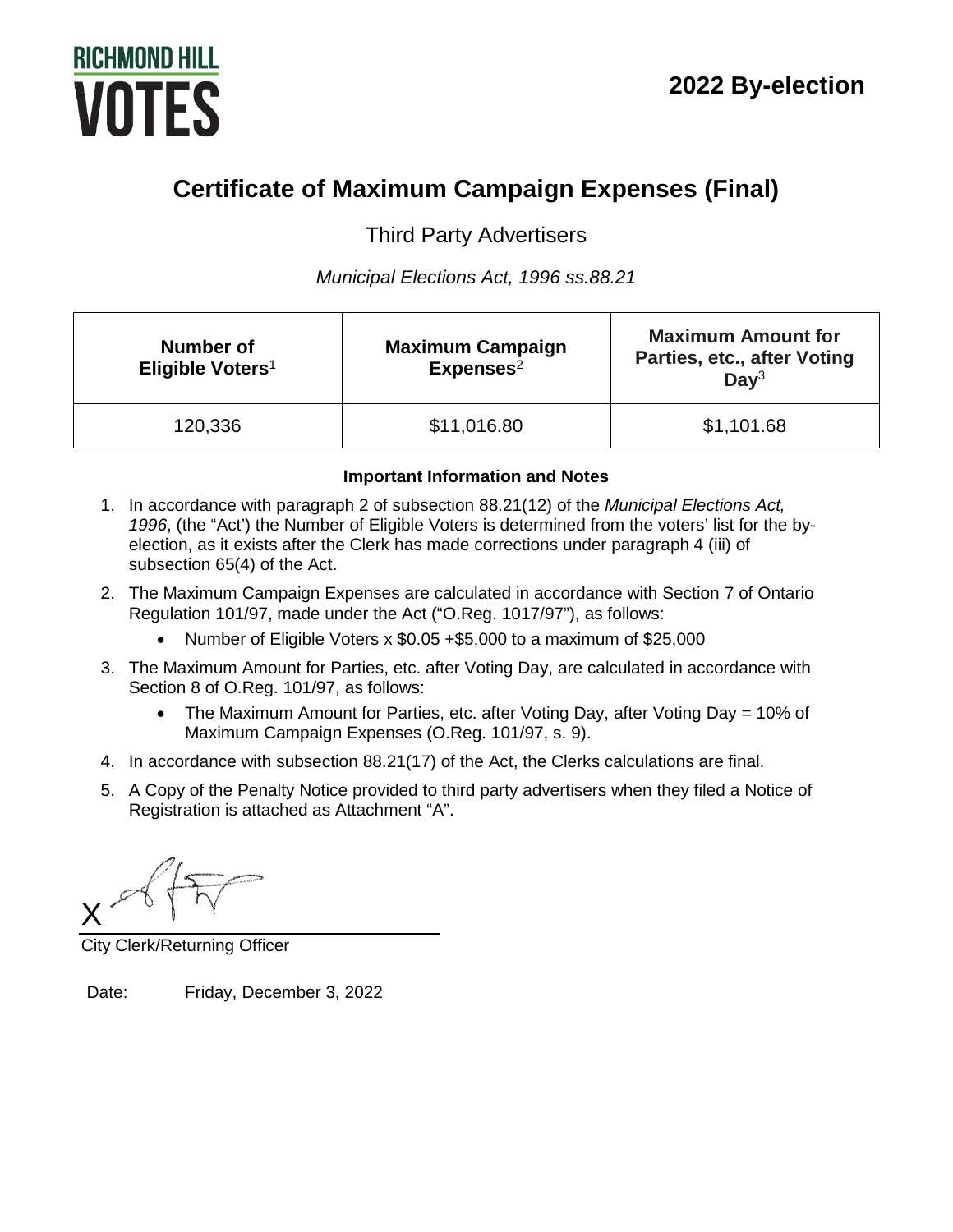# **Attachment "A"**

# **PENALTIES SECTIONS MUNICIPAL ELECTIONS ACT**

Excerpt from *Municipal Elections Act,* 1996, S.O. 1996, c.32

Act available at http://www.e-laws.gov.on.ca/html/statutes/english/elaws\_statutes\_96m32\_e.htm

#### **Effect of default by registered third party**

88.27 (1) Subject to subsection (6) and in addition to any other penalty that may be imposed under this Act, an individual, corporation or trade union that is registered as a registered third party in relation to an election in a municipality is not entitled to register in relation to a subsequent election in the municipality until after the next regular election has taken place,

- (a) if the registered third party fails to file a document as required under section 88.29 or 88.32 by the relevant date;
- (b) if a document filed under section 88.29 shows on its face a surplus, as described in section 88.31, and the registered third party fails to pay the amount required by subsection 88.31 (4) to the clerk by the relevant date;
- (c) if a document filed under section 88.29 shows on its face that the registered third party has incurred expenses exceeding what is permitted under section 88.21; or

 (d) if a document filed under section 88.32 shows on its face a surplus and the registered third party fails to pay the amount required by that section by the relevant date. 2016, c. 15, s. 61

#### **Offences by registered third party**

92 (4) A registered third party is guilty of an offence and, on conviction, in addition to any other penalty that may be imposed under this Act, is subject to the penalty described in subsection 88.27  $(1),$ 

- (a) if the registered third party incurs expenses that exceed the amount determined under section 88.21; or
- (b) if the registered third party files a document under section 88.29 or 88.32 that is incorrect or otherwise does not comply with that section. 2016, c. 15, s. 68 (2).

#### Exception, action in good faith

(5) However, if the presiding judge finds that the registered third party, acting in good faith,<br>committed the offence inadvertently or because of an error in judgment, the penalty described in subsection 88.27 (1) does not apply. 2016, c. 15, s. 68 (2).

#### Additional penalty, registered third parties

(6) If the expenses incurred by or under the direction of a registered third party exceed the amount determined under section 88.21, the registered third party is liable to a fine equal to the excess, in addition to any other penalty provided for in the Act. 2016, c. 15, s. 68 (2).

### **General penalty, individual**

94.1 (1) An individual who is convicted of an offence under this Act is liable to the following penalties in addition to any other penalty provided for in this Act:

- 1. For any offence, a fine of not more than \$25,000.
- 2. For any offence other than a corrupt practice, the penalties described in subsection 88.23 (2) and 88.27 (1).
- 3. For an offence under section 90, imprisonment for a term of not more than six months.

VF13- Certificate of Maximum Campaign Expenses